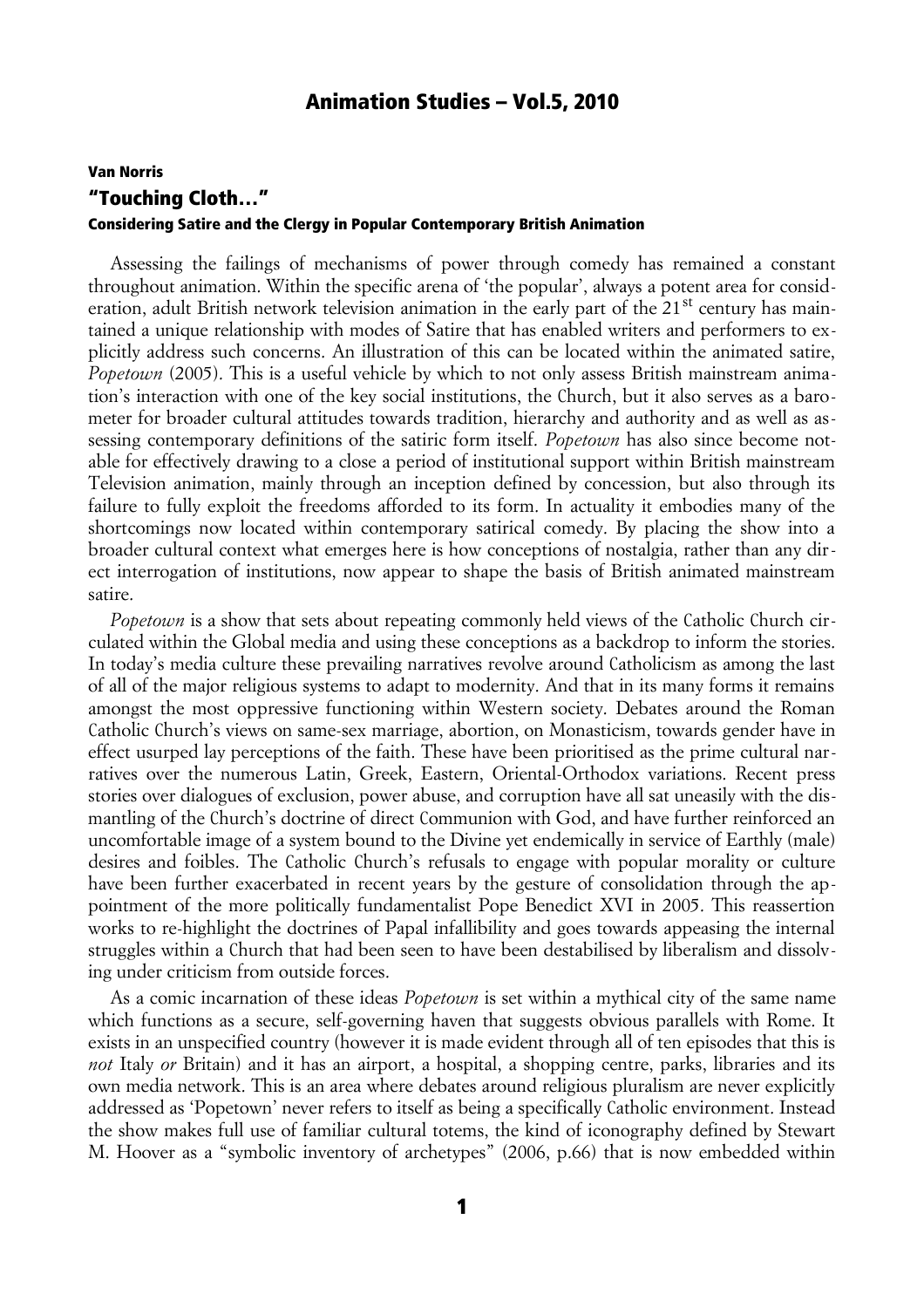Catholicism's broader media image. The structures of Papalcy, the recognisable hierarchies associated with the religion and the uniforms of the figureheads, vicars, bishops, nuns are all familiar as undeniably Catholic, or at the very least, Christian. To reinforce dialogues of repression complex, ambiguous rituals such as Confessional or Transubstantiation are hitherto ignored in this setting yet outmoded narratives like Exorcism are included - as confirmed in the show's fifth episode, 'Possessed', (Fuhrer and Dubernet, 2005). Affiliation is only made apparent by comparison in the finale of episode three, 'Trapped' (Bachman, 2005) when 'Popetown' is revealed through a string of political machinations to be the laughing stock of opposing media outlets, 'Muslim TV' and 'Buddhism TV'.

### **The Sum of its Parts**

Before any analysis of *Popetown* we have to not only acknowledge the interplay between American and British comic television animation that profoundly informs the show itself. As well as considering the role of recent American animated satire and the British setting for this transplantation we also have to consider how *Popetown* offers an unconscious replaying of traditional literate forms through a postmodern fusion. It undoubtedly exists as an example of how satire, animation and religion come together to make full use of a post-*Simpsons/South Park* transgressive space. For in its pre-broadcast sales hook, in which the makers described the show as: "*Father Ted* meets *South Park*", we are given a solid enough clue to pitch and intent (N/A, 2006, para 2). And although there are links to extant Satiric traditions, this is a piece of work often more concerned with acknowledging the potential of animation to approach risky subjects. What emerges once the dust settles is a picture of a somewhat compromised product.

Originally titled *Popeman* in preliminary casting sessions (early 2001) the show was funded by the BBC as a joint BBC3/Channel X/Moi J'aime production and initial publicity very much traded on the reputations of UK comedy names like Bob Mortimer, Matt Lucas and US ex-pat Ruby Wax. The show was conceived by American Phil Ox, an ex-journalist in collusion with two French writers from comedy sitcom traditions, Eric Fuhrer and Isabelle Dubernet. Their previous collaborations were on the 'live action' Nickelodeon sitcom, *Genie in the House*, an enterprise which manifested Ox's desire to tap into the American market and to serve the international marketplace (N/A, 2006, para 2). As a result *Popetown* offers a hybrid of national flavours yet further muddled by the input from script editors and voice actors Kevin Eldon and McKenzie Crook who guided a small team of British writers. The show's adherence to broad stereotypes and non-culturally specific storylines were the end result of this compromise with the pitch of the show residing in an uneasy blend of British, French and American comic traditions that eventually led to the collapse of the show's (undoubted) ambition. Once Stuart Murphy, then-Controller of BBC3, confirmed that it would be not be broadcast on editorial grounds for the planned September 2004 schedule and neither would it be released on DVD in the UK with any consolidation of revenue to be gained from overseas and European DVD sales alone, then the reputation of *Popetown* be-came retrospectively defined by failure<sup>[1](#page-1-0)</sup>. In settling for a tonally uneasy middle ground the show's

<span id="page-1-0"></span><sup>1</sup> Stuart Murphy confirmed that: "After a lot of consideration…and balancing the creative risk with the potential offence to some parts of the audience, we have decided not to transmit the programme. Despite all of the creative energy that has gone into this project and the best efforts of everyone involved, the comic impact of the delivered series does not outweigh the potential offence it will cause. It has been an extremely difficult and complex decision to make. There is a fine judgement line in comedy between the scurrilously funny and the offensive" (NA, September 24th 2004, paras 3-5). This is in itself could be seen as a disingenuous line when one considers the courting of media outrage the BBC were happy to indulge around animated sketch show, Monkey Dust, in 2003. The deliberate highlighting of a comedy sketch featuring a paedophile in prerelease material accompanying the show not only put it on the cultural map for a brief period by feeding tabloid discussions of propriety but also this publicity benefitted the launch of new channel BBC3 at that time. However a chastened Alan Marke, (Managing Director of Channel X) and Murphy have since admitted that the political climate did not suit the show but they have both acknowledged that it was conceived, from its earliest days, to be highly contentious. Murphy himself confirmed: "I knew when we developed the series that there was risk involved but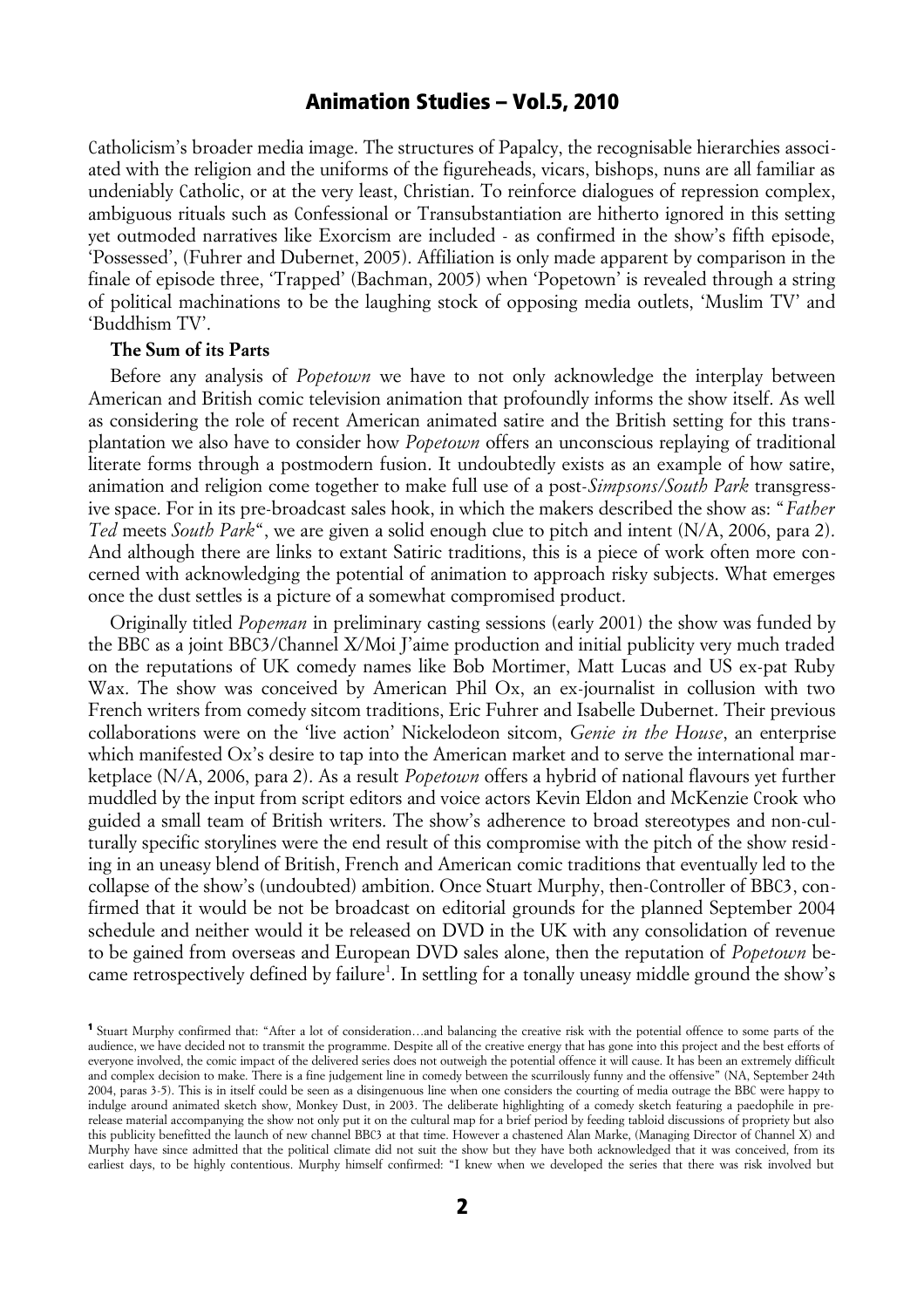intent to be a universally recognisable satire saw it fail to strike a profound note of recognition in any market, even after troubled broadcasts in Lithuania, Germany and New Zealand. Gray, Jones & Thompson isolate that Satire actually works at its best when it resonates with a particular time and condition (2009, p.25). It also functions most effectively from the assumption that the reader/audience shares a clear conception of what a 'civilised' world is. And thus when diluted to appeal to the broadest possible range of disparate cultures then the message inevitably can't help but be compromised.

Sadly *Popetown's* legacy in the animated TV landscape has since become even more profound. If one considers British animation's relationship with television as defined by 'waves' or eras then this text embodies the closure of a particular moment. It is conceivable to consider British television animation in terms of narratives, intent and deployment as operating within a first tentative, somewhat fragmented wave, (right up until Channel Four's support of independent animators and children's animation anthologies in the 1980s), that is located in service to children's broadcasting, programme credits/titles and advertising (Burrows, 1986). Thus TV animation could be seen as mirroring its cinematic counterpart through an industry-led lack of identity and cohesion dictated by disjointed authorship, distribution and promotion contexts. This also continues as a parallel running as an undercurrent alongside the next definable wave.

Certainly in retrospective Channel Four's relationship with the medium can be seen as ushering in a renaissance built around perception, exhibition and authorship. During this time of great optimism and promise animation was used as a tool to express narratives that had been hitherto ignored or marginalised as well as highlighting aspects of British life in a fashion that moved away from the dominance of American forms and fell more in line with the stylistic freedoms of European paradigms (Kitson, 2009). Although by the time this second epoch had receded in the late 1990s television animation was now less defined by the individualist, auteurist model supported by the channel and it had become tied to sitcom/sketch-show templates in wake of the post-*Simpsons*/*South Park* landscape.

Again, residual constituent elements prevail alongside this 'third wave' of animation production, but it can be quantified here with an identity not forged in 'independence' but through 'incorporation'. This third wave was not a concerted movement either, and neither was it tied to any specific production/broadcasting situation, but the promise of British adult, commercial comedy animation shows like Channel Four's *Crapston Villas* (1995-1997) and *Pond Life* (1998-2000), BBC 2's *Stressed Eric* (1998-2000) and ITV's *Bob and Margaret* (1998-2001), was further intensified by the optimism of BBC3's arrival and its support of animation and swept along with the likes of ITV's *2D-TV* (2001-2004) and Channel Four's *Modern Toss* (2005-2007) which all implied that the medium's transition to the UK mainstream had finally arrived. However *Popetown'*s 'thirdwave' failure here can be viewed as one the most potent markers of this era's disintegration. The show concluded a run of poorly-rated, expensive, high-profile animation investments for the BBC

unfortunately, once we saw the finished series, it became clear that the programme fell on the wrong side of that line" (N/A, 2004). This was reinforced by the condemnation offered by the Catholic Church which continued across Europe as the show became embroiled in the culture of intolerance for religious critique that dominated the media soon after 9/11. The decision to withdraw was welcomed in a statement by The Catholic Bishops' Conference of England and Wales whose spokesman, The Right Reverend Crispian Hollis, Bishop of Portsmouth, stated: "I am delighted…It was obviously going to be a controversial programme which would have caused offence, not least among the Catholic community who hold the person of the Holy Father in the highest regard and affection. Any attempt to belittle or diminish his status as the leader of the Catholic Church is totally unacceptable, and not only to Catholics," (N/A, 2004). But intriguingly Popetown had been subject to some 6,000 complaints despite not one frame of the show having ever actually been broadcast in the UK. Ruth Gledhill points out that the show had subsequently become cast on the crucible of the ambitions of traditionalist Archbishop of Birmingham, The Most Rev Vincent Nichols, an ardent supporter of Pope Benedict XVI (2007). As one of the key figures in putting pressure upon the BBC to withdraw Popetown his efforts cemented a conservative reformist agenda and his campaigns to improve the way Catholicism is covered by the media, pointedly impressed the hierarchies at Rome. In itself a massive irony considering the show's narratives concerning political expediency.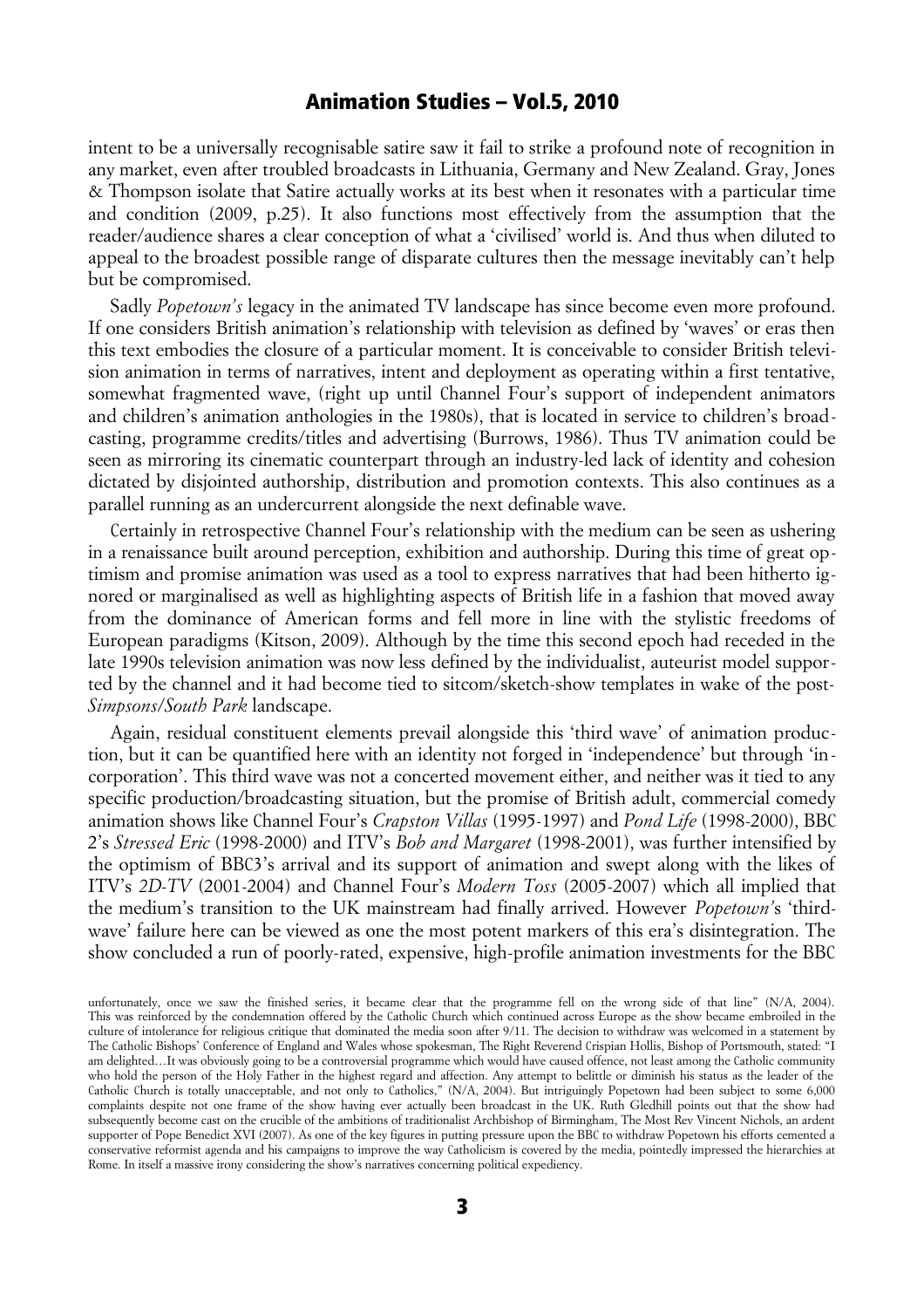with *Monkey Dust* (2003-5) to *I am Not an Animal* (2005). Thus calling into question the public service corporation's funding policies towards animation and inadvertently playing a role in the revision of the soon-to-be beleaguered BBC3 channel - which makes it exactly the kind of text that perhaps offers little in terms of quality and more as a cultural artefact.

Before we discuss the show in more depth it is necessary to consider how Satire and television animation have become increasingly enmeshed over the last few decades. In many ways Satire has become, like common conceptions around formal schools of art practice like Surrealism and Expressionism, a somewhat degraded term and as a mode that has become over-used and commonplace. This ubiquity is reinforced through a cogent point offered by *Monkey Dust* and *Have I Got News For You* producer/writer, Harry Thompson when he states quite simply in the UK TV landscape that: "Satire is now an industry" (cited by Carpenter, 2000, p.331). Humphrey Carpenter concurs with *TW3* writer, John Bird and taps into the prevalent comedic tastes for postmodern irony when he states that: "Satire's…success or failure is determined by the market. Everything is a branch of comedy now. Everybody is a comedian. Everything is subversive" (cited by Carpenter, 2000, p.332). Previously considered a form of comedy that was reserved for high brow literary models this absorption into mainstream discourse undoubtedly offers quandary. In that through its pervasiveness across Western media Satire's edges may well have been dulled but, perversely, such availability means that it is now afforded a licence hitherto denied.

### **Shifts in the Landscape**

In assessing British animation's ongoing intersections with Satire, Paul Ward notes its pivotal role in early 20<sup>th</sup> century UK propaganda shorts foregrounding messages promoting "Nation" and "Patriotism" (2003, p.65). Yet it is in contemporary UK televisual terms, through Fluck and Law's puppet show *Spitting Image* (ITV 1984-1996), where undoubtedly Satire and animation became most explicitly conjoined as a conscious humorous dialogue and that has paved the way towards today's examples. Links across the Atlantic also have to be considered here. In that show there grew a discernible emphasis detectable, from the more politicised British 'live action' TV Satire of the 1960s, (such the BBC's 1962/1963 *TW3*) which undoubtedly provided a conceptual platform for the show through to today's models. There has been an undeniable shift from policy to personal, enforced and complemented by recent examples like *Have I Got News for You* (BBC 1990-to date) and eroded by the economic demands of meeting the widest audience possible. Contemporary TV Satire's co-option from an elite base sees that its very nature has been compromised by intersections with the popular, thus reducing its definition.

*Spitting Image* was forged from an uneasy blend of Countercultural and Establishment values and traded on the freedoms raised by the un-focussed Alternative Comedy address of the late 1970s into the early 1980s which was in actuality less concerned with challenging political issues as it was detonating light entertainment performance modes and gender and race hierarchies. And it's arguably here where the blurring and broadening of social/cultural/political/entertainment imperatives became dominant within British animated Satire. Co-creator Roger Law admitted that too often the show's political intent became sacrificed to investigations of celebrity culture and much of the commentary was reduced to toilet humour. He makes this explicit when citing the reportage on America's bombing of Libya from British airbases in a 1985 skit which featured Margaret Thatcher cast as a dog being requested by an addled Ronald Reagan to "lick his bottom" (cited by Carpenter, 2000, pp.329-330). This dilution has certainly been revealed as a default setting and continuation through the show's direct descendants in the political blankness of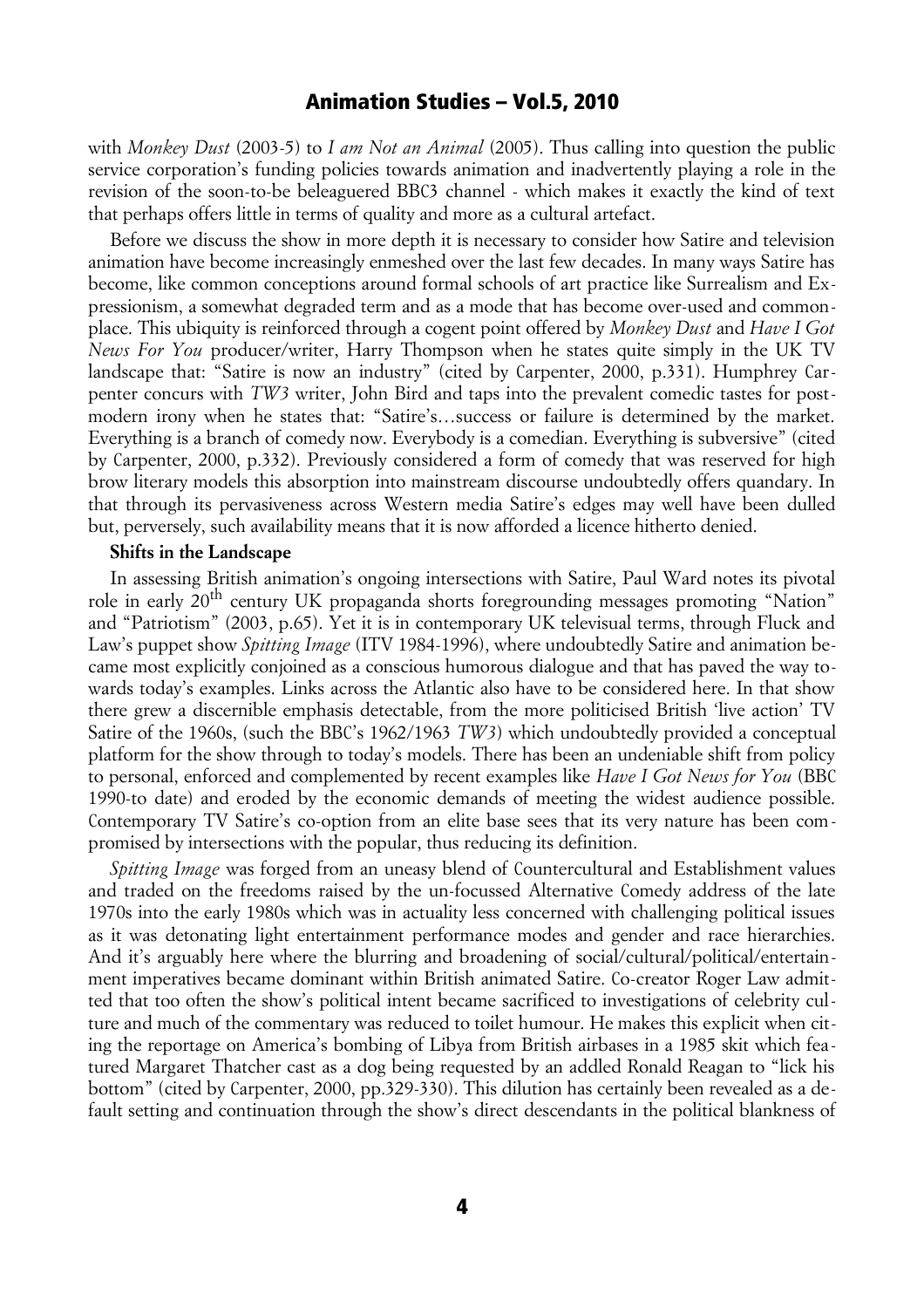the Flash-animated *2D-TV* (ITV 2001-2004) and in Harry Thompson and Shaun Pye's *Monkey Dust* (BBC 2003-2005) which too settles for sweeping, imprecise anti-New Labour statements from a self-professed, reactionary position<sup>[2](#page-4-0)</sup>.

That Satire has curiously evolved to become not only one of the primary comic dialogues that links both US *and* UK television comedy/animation formats but also as one of the more popular comic modes in television today is undeniably down to the recent freedoms located within American television and the definable shifts in terms of tone and subject matter made available through the network successes of *The Simpsons* (1989-to date) for Fox and, latterly, *South Park* (1998-to date) for Comedy Central. Both of which are fixtures on UK network television. Yet it is ironic though that the very nature of Satire appears to work counter-intuitively to the demands of mainstream television. Gray, Jones & Thompson observe that this recent embrace of Satire in primetime contexts challenges the long-held industry perception that the form's inherent negativity has made it one of the least attractive propositions for (particularly American) television networks and audiences alike. Companies are keen to undermine the activity of channel surfing if possible and base their programming responses to those who take comfort in the medium's adherence to repetition (2009, p.14). The "viral" nature of US shows like Comedy Central's *The Daily Show* (1996- to date) that parody news media formats handily facilitates market shifts in consumption through cross-media readings and have also deepened this renaissance in divisive political times, with TV Satire now performing a critical function that many perceive the mainstream press as being too timid or compromised to undertake themselves (Grey, Jones and Thompson, 2009, p.4). The strides made by these emblematic shows have benefitted other recent animated television output in enabling them to go towards subjects, like religion, that had been hitherto deemed unsuitable. Certainly Groening's other animated sitcom, *Futurama* (1999-2009), has been afforded a liberty to attack rituals associated with Christianity and Scientology and this in turn has led to the ground to be freed up for deliberately contentious network shows like *God, The Devil and Bob* (2000), MacFarlane's *Family Guy* (1999 to date) and Stamatopoulos' *Moral Orel* (2005-2008).

The prime mover in this area is undoubtedly in The *Simpsons'* use of its own residual countercultural dialogues, (alongside *South Park*)*,* via a protective space granted (as M. Keith Booker suggests) from powerful establishment-based critics through its prominence as a Fox Network success and as its status as a cultural institution (2006, p.66). In *The Simpson's* case satire is displayed more through parody and still ultimately defers to an establishmental stability (Gray, Jones & Thompson, 2009, p.25). Yet it approaches organised religion by using the Reverend Lovejoy construct across numerous examples such as the 1992 show, *Homer the Heretic*, *Bart Sells his Soul* (1995), *Simpsons Bible Stories* (1999) and *Lisa the Skeptic* (1997), to broach previously sensitive dialogues of disillusionment, expediency, partisanship, cynicism and unthinking devotion across all aspects of the modern Church.

This is has been extended in *South Park*'s choice of tactics deploying a more overtly provocative register. Its position as "equal opportunity offender" (Matt Stone cited by Davis, 2009, para 8 ) has been developed to emphasise contemporary news stories to thus provide a sense of differentiation of their stories of small town moralities from *The Simpsons*. Toni-Johnson Woods' notes in her dissection of the show that dialogues of scepticism are themes endemic to *South Park*'s very make-up with the focus around conceptions of Church fixed at that of corporate entity, brainwashing institution or outdated secret society (2007, p.228). Using Parker and Stone's consistent attack on the Mormon faith as an example (in episodes such as the November 2003 show *All*

<span id="page-4-0"></span><sup>&</sup>lt;sup>2</sup> Defending against the criticism of a reactionary tone discernible in the BBC sketch show, Monkey Dust producer and writer Thompson jokily noted on the DVD commentary of the first series that it was in fact: "…like The Daily Mail with indie music". (2004).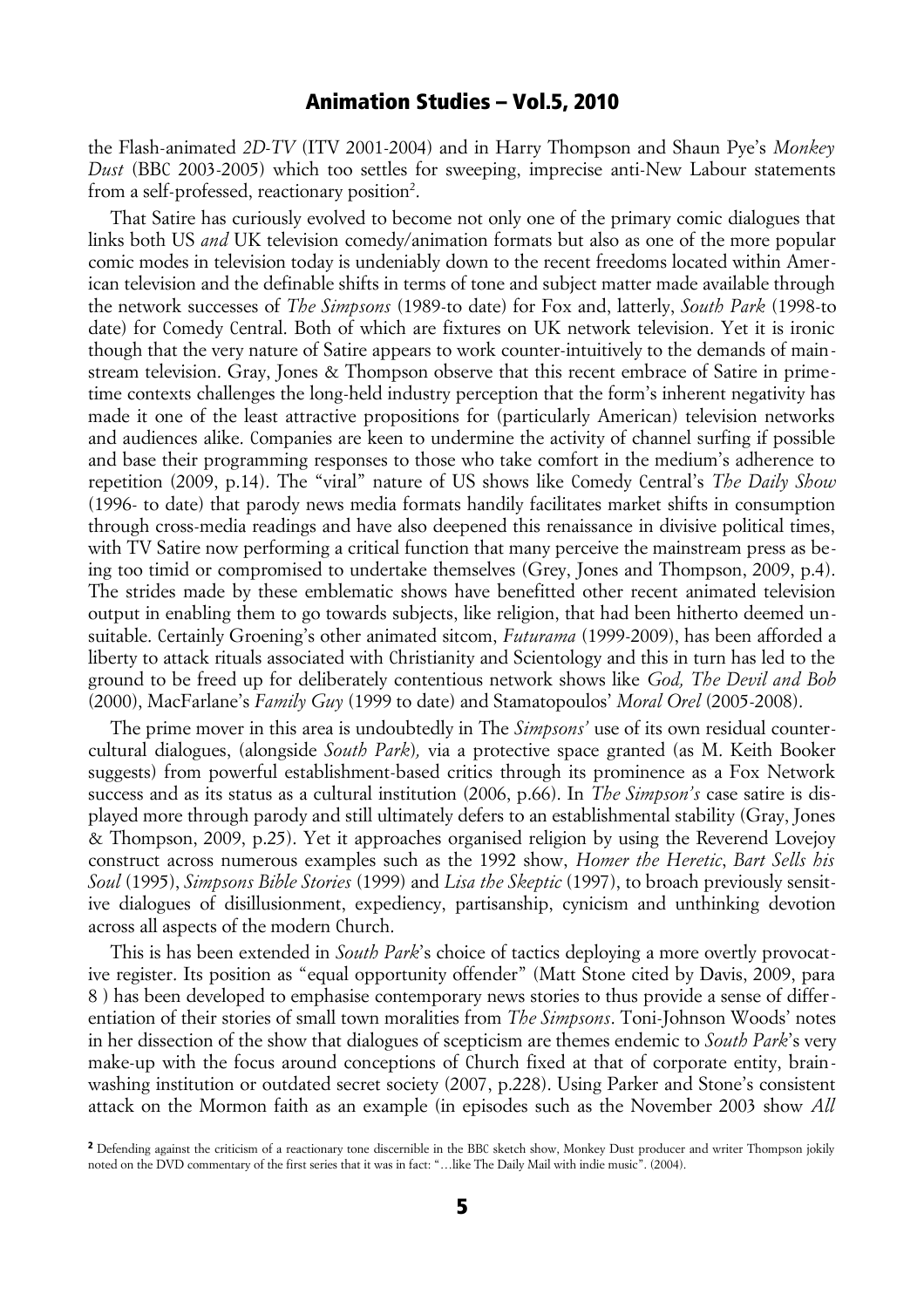*About the Mormons*), Booker again hits on a key point about the show when he states that much of *South Park's* commentary on religion works from a "radically individualist and antiauthoritarian" basis that favours people over systems (Booker, 2006, p.153).

All of this has been achieved through a sense of cultural permission. The critique of cornerstone social institutions found within the animation medium has been allowed through its acceptable distance from live action convention as noted by Paul Wells who states that subversive animation is often cloaked through populist perception and meaning and it can be lost behind the "unambiguous" visceral pleasures often associated with it (1998, p.6). Wells sees that animation's potential to work around potentially difficult issues through its formal 'distance' from recorded reality can permit the author to make deeper, more contentious statements (Ibid). Taking this idea further then, not only does animation have the capability to illustrate complex ideas through design, diagrammatical, impressionistic and symbological means but whilst doing this the process of critique is protected through the perceptions surrounding the medium of a facile, children's form that is somehow removed from 'real life'.

All of the movement made by those afore-mentioned shows has not only facilitated a more explicit degree of critique but has made available open discussions of religion across mainstream settings. This transition has also been enabled in recent years by, as Hoover notes, a larger phenomenon in the fragmentation of the Media itself.

He sees that popular spiritual narratives have become reconceptualised and filtered into a fractured 1990s 'niche' landscape. And he considers, more profoundly, that this is reflected in the fact that religion *itself* also is now less the institutional concern it once was and is now become more an individualist one, less about worship and more about "seeking" (2006, p.52). Leaning on Anthony Gidden's definitions of the fractured nature of the post-Industrial self he states:

"…whereas we once might have looked to a network of social relations in home, school, community, church or family to provide resources necessary to the making of 'ourselves', today we think of this as much more our own responsibility…it is all about the self; that it results from selfconscious autonomous action on the part of individuals, and that it is inherently distrustful of received clerical or institutional authority" (2006, p.52).

This process certainly aids the removal of boundaries for satirical purposes and it accounts for the diffusing of authority so commonly associated with the Church. Thus reaction is less all-encompassing. If indeed religious structures are becoming less monolithic then as a result their powers to act accordingly are reduced. With the Church's reach being now less restrictive it appears then very little can be regarded as a taboo area. *Popetown*'s own critiques on organised faith have undoubtedly benefitted from these shifts.

### **Considering Satire**

*Popetown* actually shares conformity with those previously mentioned standard bearers to Andrew Stott's useful summation of the satiric form itself. In that they all aim to: "…expose folly and vice and urge ethical and political reform through the subjection of ideas to humorous analysis…(taking) subject matter from the heart of political life or cultural anxiety, re-framing issues at an ironic distance that enables us to visit fundamental questions that have been obscured by rhetoric, personal interests, or realpolitik"(2005, p.109), albeit coming from differing positions that speak entirely of their own industrial/cultural situations. But considering what satire is, or has *become* in this animated context does require some location. Re-figuration is an unavoidable,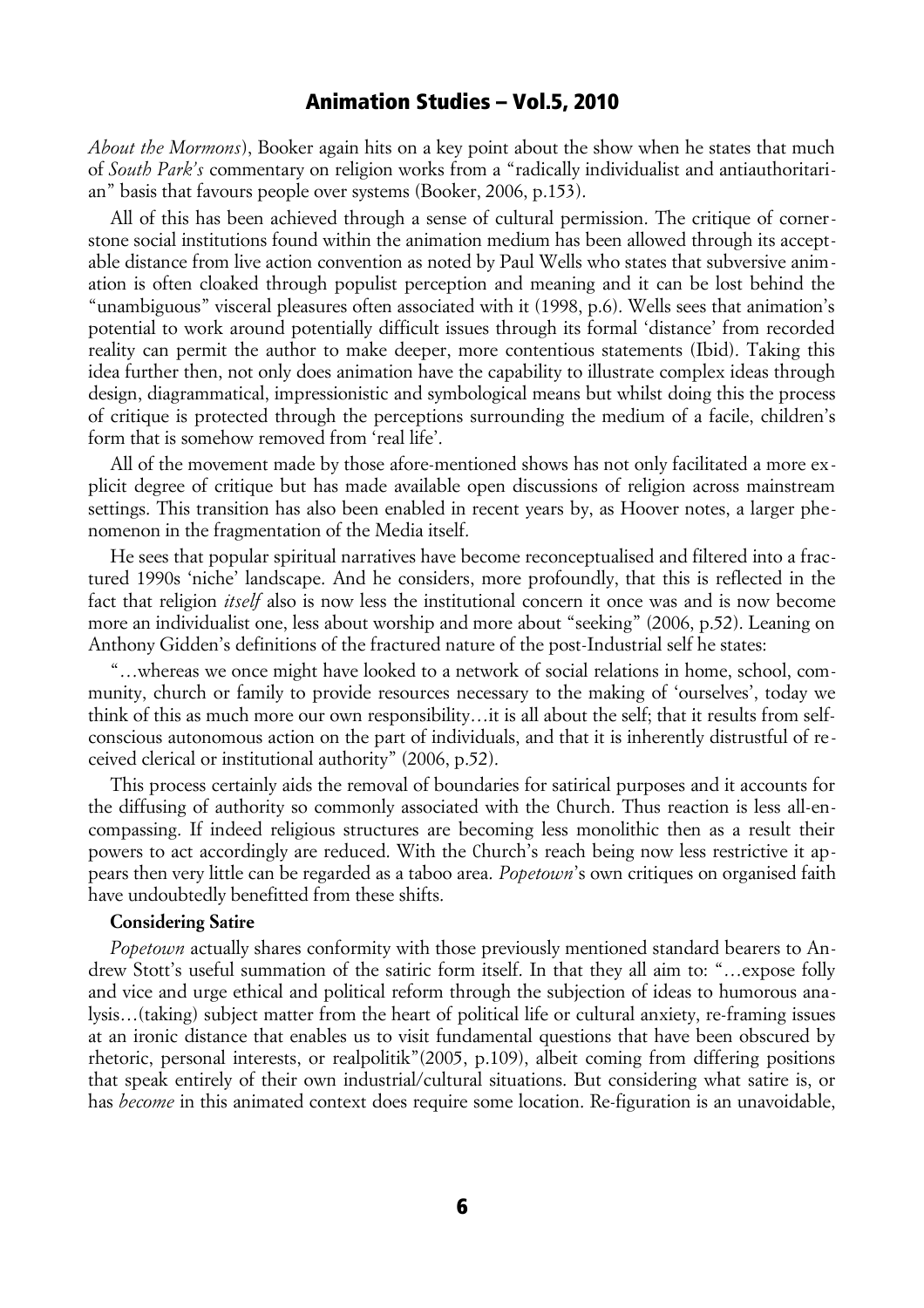and actually a natural development, very much in line with the fluid nature of Satire's own makeup. But this emphasis on the importance of 'personal space' is a profound marker towards the kinds of satire produced today.

When considering a foundation definition of Satire for this context American forms converge with British voices to provide a panoply of influence that inevitably inform today's animated/live action refractions. Indeed today's US mainstream animation texts inhabit (on the surface) a similar critical territory to the dissertations of Mark Twain, Benjamin Franklin and, in particular, Ambrose Bierce's own linguistic treatise, *The Devil's Dictionary* (published in complete book form in 1911) that embodies a consistent American popular discourse on political/hierarchal hypocrisy. That same sense of disgruntlement unites seemingly disparate writers set within earlier British contexts too such as the works of Swift and in Johnson's Juvenalian imitation, *London* (1738) etc. These now-diluted threads of continuity run from poetry to literature into animation. However even those commentators draw from deeper roots. As Dustin Griffin offers the prime model of influence across UK *and* US understandings of the form are the poetics of the Ancient Greeks and Romans.

Built into the very make-up of Satire are continuities of erudition, of a learned perspective, and the central conceit that Murray Davis offers, that Satire should contain "…the moral distinction between the ideal and the real… the distance at which things are from nature, and the contrast between reality and the ideal…the real as imperfection is opposed to the ideal, considered as the highest reality" (1993, p. 101).

Griffin asserts that among the most influential voices on conceptualising this form is that of John Dryden. His part-compendium, part-critical assessment of late Renaissance and Neo-Classical theories considers the nature of a 'perfect' satirical address. In its role in addressing 'the contemporary' Dryden's suggestion that 'evolution' has, and should always be, at Satire's very heart makes a perfect sense. According to Dryden the more playful, bucolic, elegant lyricism located within Horace's *Odes* (35 BC) and exemplified within the template *Qui fit, Maecenas* which proffered a sentimental, ontological essay on the human condition should be fused with the indignant, incisiveness of Juvenal's more specific, more reactionary, hard-edged, urbanised refractions. That was a mode embodied within his late first century works like the *Satire* cycle of poems*,* that raged against business practices, pollution, environment and general immorality of contemporary Rome (1994, p.20). Humphrey Carpenter clarifies these polarities more directly when he notes that Horacian modes traditionally revolve around "urbane attacks on stupidity" whilst Juvenalian narratives are concerned with "outbursts of malpractice and injustice" (2000, p.92). Although arguably the two forms are rarely mutually exclusive and indeed each mode can contain aspects of both tonal approaches and both form the foundation of latter-day satirical forms.

Yet when considering tone against form then Northrop Frye and Alvin Kernan's conceptions of Menippean satire built on the findings of a Bakhtinian/Rabelasian observation of playful rebellion, also serves us here. Frye sees that Menippea is founded on an ambivalent, less acerbic intent. More prose-based Mennipean satire sustains Juvenalian irony through its adherence to conventional storytelling genres and both he and Kernan note that this tradition is derived from Classical Varonnian origins. It crosses a range of genre boundaries from "novel" to "romance" to "confessional", as it is a register "written in the third person" and that the attack is "written under over of a fable" (Kernan cited by Griffin, 1994, p.32). And through its extrovert, often-allegorical dialogue the form posits a more fantastical, open-ended, multi-styled and multilateral narrative voice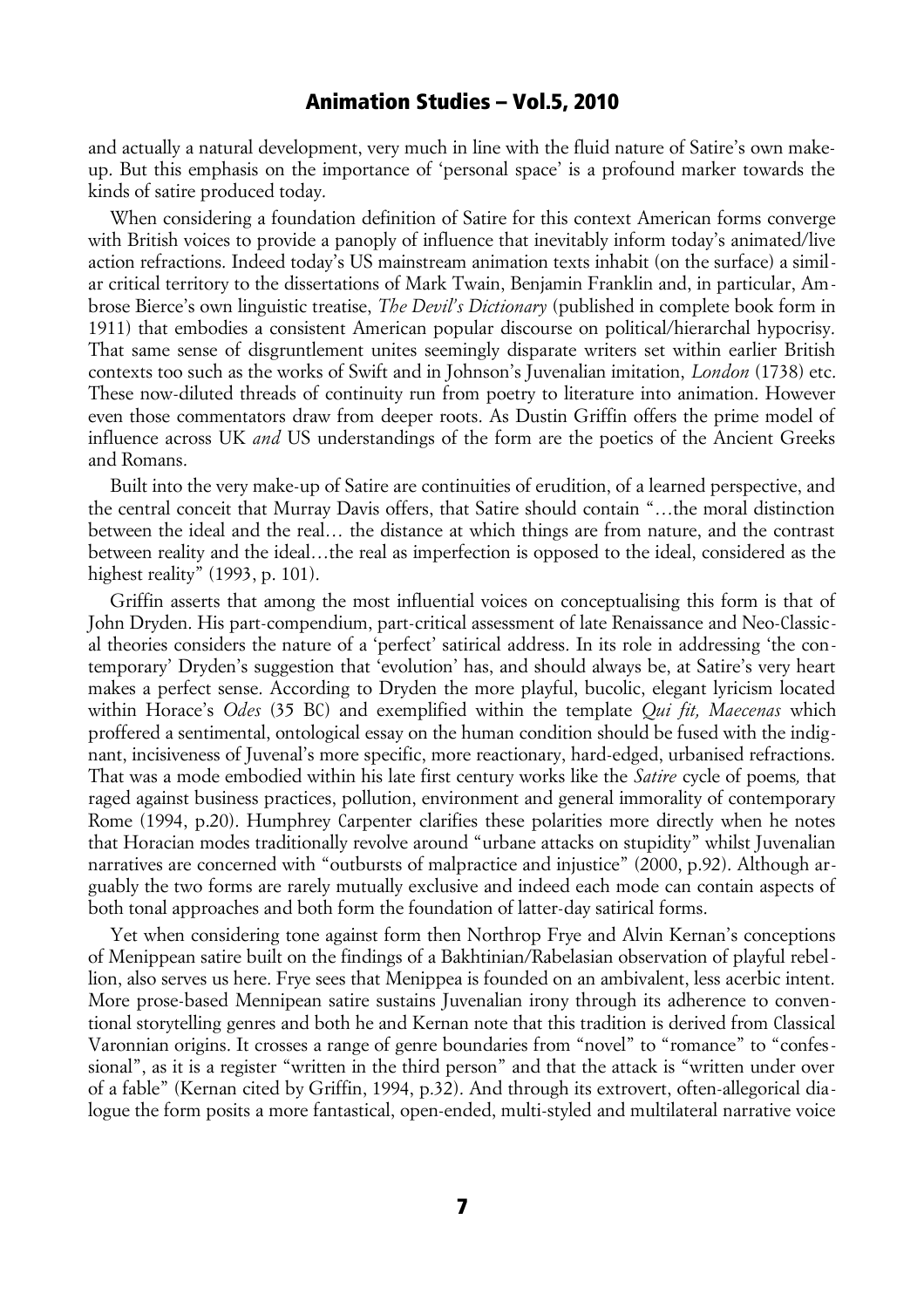that maintains an Horacian ontological dimension (Griffin, 1994, p.32). And certainly François Rabelais' 1564 *Gargantua and Pantagruel* and Voltaire's *Candide* (1759) both exemplify this mode.

Mennippean satire embraces parody and the notion of the "dialogical" whereby differing perspectives are combined into an unresolved dialogue and it is as Griffin encapsulates, (handily for us to consider within a commercial animation context perhaps), an address that "grows out of the marketplace, not the study" (1994, p.33). This in turn, (not unlike the critical space afforded to the 'fantastical' medium of animation), reduces for the reader the bilious sting of the attack. Griffin asserts that this register maintains links with what verse satirists have always done alongside more narrative-based examples in that Satire, in any form, is bound less by rigid structure and more by its moral imperative. Like Dryden's idealised projection he is supportive of the basic tenet that the form should evolve concurrent with society. It should remain nebulous in its formal definitions. And perhaps we also should, as many critics have done since, shy away from offering restrictive definitions and maybe focus more on its deployment within specific contexts.

In terms of commercial television animation's take on Satire this position is useful. The openness of the Menippean tradition adequately allows us to conceptualise Satire within contemporary modes as a hybrid of tonal choices. Aspects of those previous forms prevail with a fantastical, allegorical thread present in our study, *Popetown*, whilst Horacian enlightenment and instruction may appear absent here a Juvenalian invective is discernible within its accounts of institutional corruption. And it is in keeping with traditional limits of Satire in that it offers no real counter-argument tied to any authorial perspective. It presents no restorative or constructive balm to ease societal deficiencies, no solution to institutional incompetence. If Satire is intended, considering Stott's earlier quote, through all of its registers a narrative to provoke change then this fanciful Mennipean/Juvenalian fusion we have highlighted thus sidesteps such a necessity. This fusion may even suggest such a lack of specificity that inevitably promotes ambivalence.

In many ways conversely these continuities can be seen as quotation more than evolution, a summation of what Satire embodies and yet indeed frustratingly repeats the failings of earlier forms. As Swift's cornerstone satirical work *A Modest Proposal* (1729) extols the potential in the selling of poor Irish children for eating as an ironic commentary on the degradations inherent within Irish rule, *Popetown*'s unfocussed attack on any particular incidence or policy suggests a deeper unease that informs this understanding of the boundaries of contemporary satire. *Popetown* often functions through assumption. Thus alongside many other examples of contemporary TV satire, it exists not to expose so much but to merely reaffirm.

#### **Animating Religion**

As we consider not only the influence of American animation traditions as well as the roots of Satire but also we have to process the British animation landscape more fully and how that has informed *Popetown's* arrival. Bearing in mind the fractured production/authorship nature of the UK mainstream animation industry's engagement with religious imagery, perhaps unsurprisingly, has been actually fairly limited. Representations of the clergy tend to be relatively absent and what has emerged fits into two categories.

Religious figures appear predominantly across a multitude of propaganda or educational narratives that are often tied to adaptation or an established literary source and favour an historical bias. As the most prevalent sub-section of animation and religious narrative this is also the most difficult to unpick as information film and adaptation often converge and tone and intent is so varied across a massive range of texts. But prominent examples would be short films like the 1947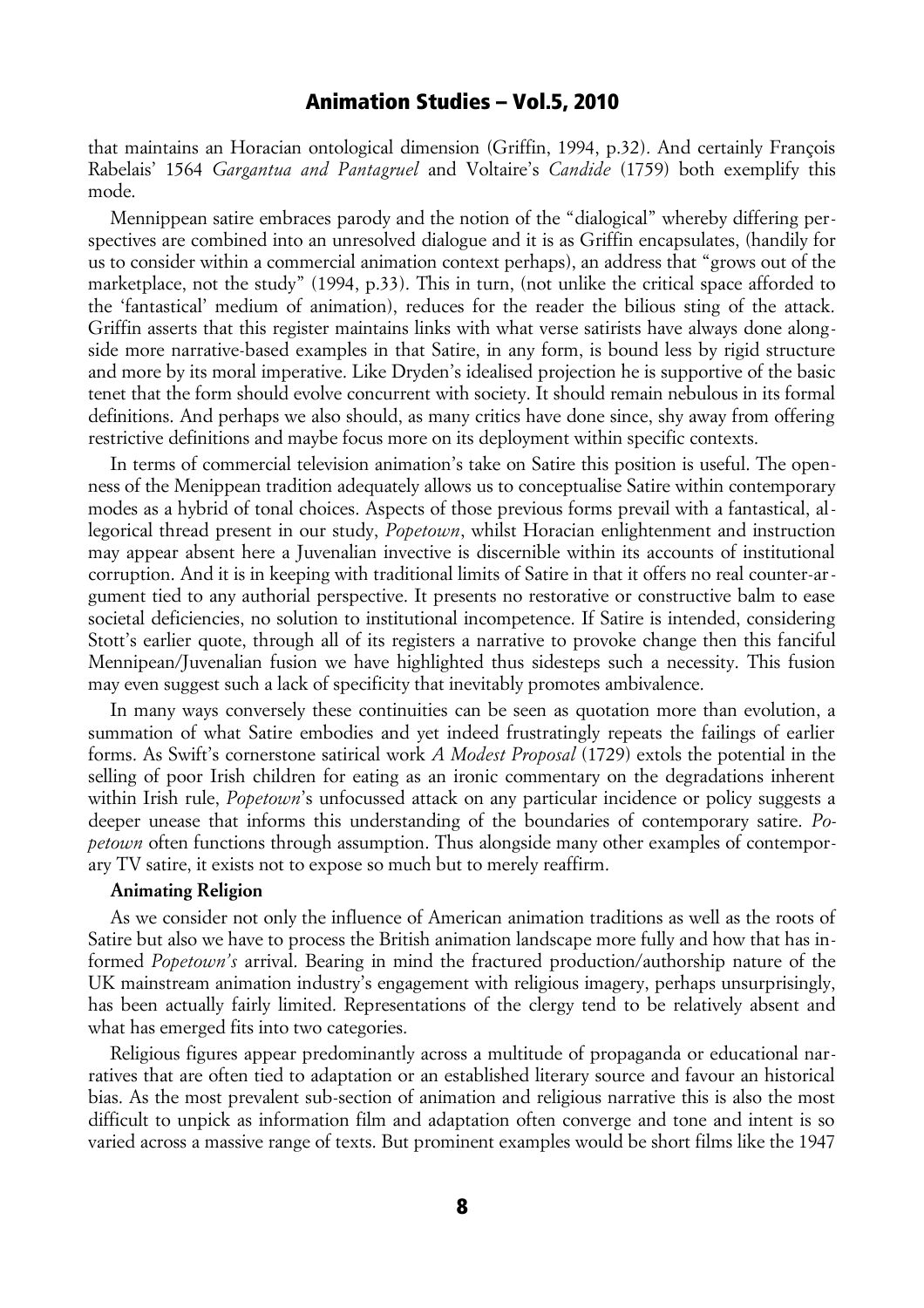*Coming of the Light*, directed by Andrew Buchanan to Halas and Batchelor's US funded 1957 film for the Lutheran Church, *The Candlemaker*, shorts like the *Spare a Thought* (1979) cycle by animator Ray Bruce for Oxfam, Christian Aid and Concord Films, Bob Godfrey's *Screen Test* five cartoon series from 1978 and Rashad Alim's *Basics* (1983) which outlines Muslim chants correlating with hand/eye symbolism. We can add to this the Norman Stone live action/animation *Support Your Local Poet* (1975) and *Creation* the 1976 animation "chronological view of the story of The Creation" made by children at Whitby Secondary School (Gifford, 1987, p.264). Adaptation informs Lancelot Speed/E.P. Kinsella's *Old Father William* (1917) which was based on the Lewis Carroll poem and was funded by the Government to promote the National War Savings Committee, definably one of Paul Ward's "national interest" films (2003, p. 70). The 1945 stop motion/puppet film by Sidney Gausden for E. H. W. Productions for Biblical Films, *The Good Samaritan* to the graphic-based and Sue Tee's, *The Vision* (1981), which adapts Bunyan's *Pilgrim's Progress* as a modern framework for the Church Army veer towards an adherence to more established sources also and this also includes Halas and Batchelor's 1953 *The Owl and the Pussycat* and Edward and Elizabeth Odling's limited animation take on Robert Burn's 1785 poem, *Holy Willie's Prayer* (1961).

Working in tandem with 'live action' examples, it is the second typology that serves us here, that of 'Comedy and Critique' and where *Popetown* conveniently fits. Arguably the early Anson Dyer/Hepworth Production parodies based on Shakespeare texts between1919-1920, *Romeo and Juliette*, *Ophelia* and *'Amlet* begins this preoccupation which continues through Terry Gilliam's gleefully subversive cut-up animations throughout his *Monty Python's Flying Circus* TV and film career. Gilliam's airborne cardinals and incongruous nun figures culminate in the manifestation of a grumpy God for the 1975 film, *Monty Python and the Holy Grail*. While this questioning of religious authority extends to more bitter registers through the works of independent animators such as Phil Mulloy it is through the re-emergence of the 'comedy vicar' construct in Nick Park/Aardman's *Wallace and Gromit: The Curse of the Were-Rabbit* (2005) that we are reminded not only of an embedded sense of enquiry as tacit component but also of its status as a perennial across British culture. Indeed this figure too acts a pointer to the kind of critical culture that we function within today. Certainly animator David Hand recognised the capital of 'the foolish cleric' as an essentially 'British' icon when he cast the folk figure, the politically compromised 'Vicar of Bray', in his *Musical Paintbox* series for British Gaumont in 1948, by placing him alongside 'The Henley Regatta' and the playing fields of Eton in a bid to create a definitive picture of Southern England (Gifford, 1987, p.142).

Links between religion, spirituality and irreverence have, as Peter Berger has suggested, flourished continually within Taoism and Zen for centuries and continue within Western indexes. As he offers that a vital part of any search for freedom, wisdom and self-knowledge is the "debunking of all pretensions of grandeur" and that folly, absurdity and aspects of all of these symbolise a coming to terms with the nature of humanities' own weaknesses and inability to conceive of, and attain, divinity (1997, p.43). In British terms critique has often focussed more on the structures of religion rather than faith itself. This is a factor encapsulated by the devious monk morphing into a devil central to Halas and Batchelor's outlining of the discourse between commerce and entertainment in *The History of Cinema* (1956) which actualises a familiar Swiftian satirical discourse of greed and fallibility. And although John Mullan notes that "ludicrous clergymen" (2005, paras 5-19) have thrived across Nineteenth century literature extended from the Simon Martext character in Shakespeare's *As You Like It,* responses to orthodoxies are most potently borne from Jonathan Swift's *A Tale of Tub* (1704).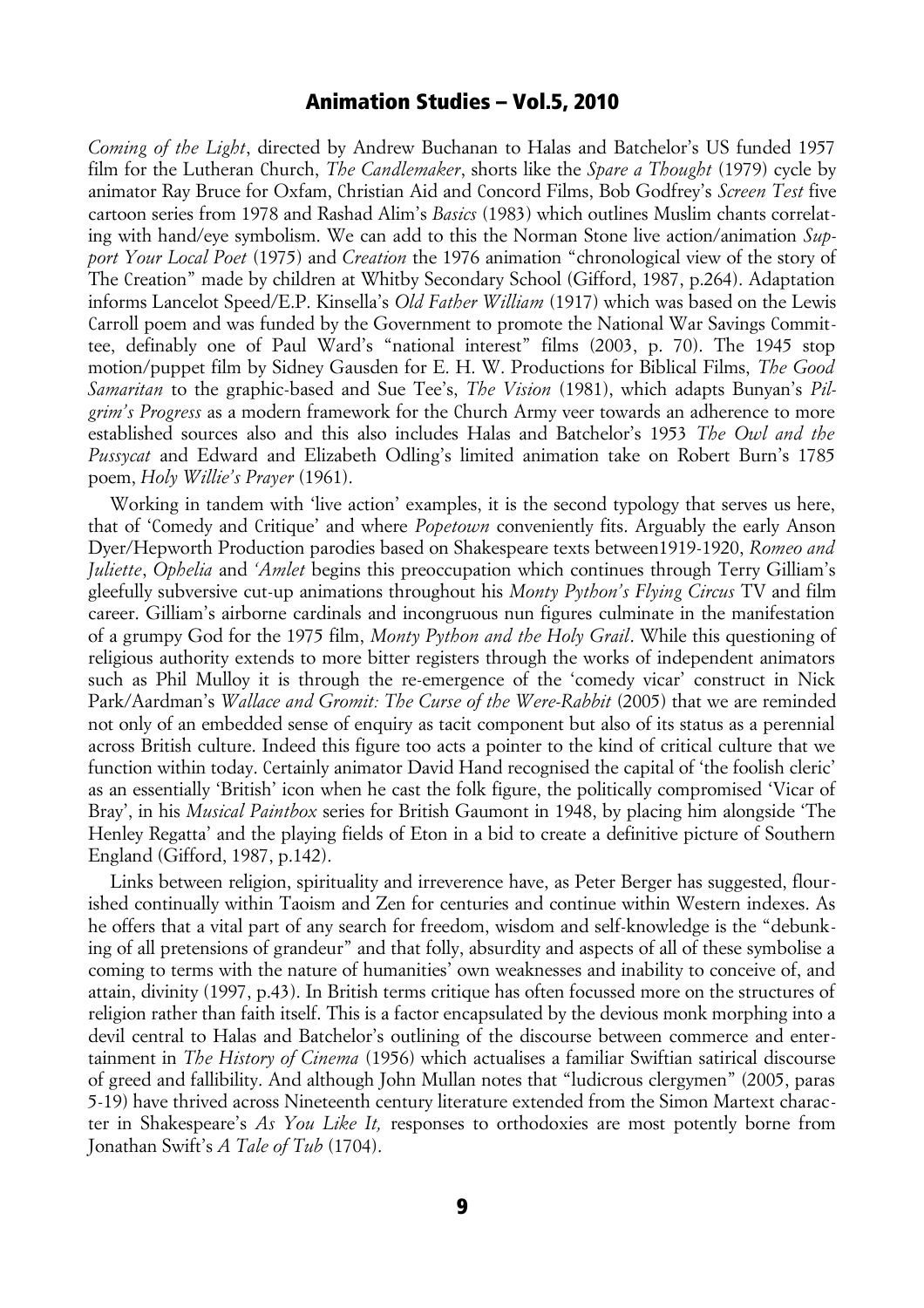Swift's responsive piece mediated on the frailties of authority and the Church's lack of connection with society and was expressed through an ironic first person narration. Eugene Korkowski suggests that the officious nature of Swift's "hack" encumbered by an "oscitant and totalitarian bent of mind, incapable of maintaining any complex perspectives" is a persuasive model of pedantry that defined the Church of that period (1975, p.396). As built on a popular tradition of anticlericism, this also laid out a template that cemented the notion of clergyman as pragmatic (Bywaters, 1996, p.580). Swift popularised the notion of clergyman as vulgarist, and that what selfish desires lurked beneath the surface was held in check by merely an acknowledgement of propriety. Repressed need is a central comedy mechanism that provokes a response of superiority. James Strachey cites Freud when he offers: "A person appears comic to us if, in comparison with ourselves, if he makes too great an expenditure on his bodily functions and too little on his mental ones" (1973, p.195). Thus the comedy cleric essays unpleasant aspects of our own behaviour in what can be seen as an extension of the comic fool tradition. Maurice Charney reinforces that delusional characters are deemed an essential for comedy. He sees that pretence is to be rewarded with humiliation and exposure in that, "….comedy tends to be deflationary, as the various pretenders are assessed at their true value and put in their place" (1978, p.62). Through focussing on professionals who share "a preoccupation with jargon and technicalities of a profession to the exclusion of its substance" Charney concludes that: "The comic rule is: the more abstract, the more mummified, the better" (p.66) which brings us, (once again), back to a Swiftian dialogue.

In terms of the popular idiom misguided clerics, manipulators and hypocrites have featured prominently in British cinematic comedy up to and beyond the revival found in *Four Weddings and a Funeral* (1994). Accessing this rich lineage television variants have translated to a range of sitcoms, from satellite figures in *Dad's Army* (1968-1979), to the sketch shows of Dave Allen (1964-1990) and *The Dick Emery Show* (1963-1981) or in more centrally featured within primetime vehicles like *All Gas and Gaiters*, and its spin off, *Oh Brother*, (1968-1970) to *The Vicar of Dibley* (1994-2007). Although these last examples were essentially deferent towards the Church of England many of them used the workings of monastery/vicarage as a microcosm for the struggles of everyday life. Negotiating the socio/cultural/political shifts of the 1960s these were comic texts that offered a humanising picture of the clergy and cast them as struggling with the same aims as ourselves. (Apart from Allen) rarely did they set about identifying any dialogues of repression, sublimation or indeed critique its role as institution.

However Hat Trick's *Father Ted*, broadcast on UK network Channel 4, is a useful pointer here. As it works from an Irish creative block it discussed the Catholic Church through a more intensely absurdist register and worked on the assumption that repression was open knowledge within Irish culture. For our purposes also the writers Linehan and Matthews also insisted that through the deployment of narrative diversions the show forged links between animation and sitcom. As they highlighted in Ben Thompson's *Sunshine and Putty* a desire to replicate the multiple parallel narratives and structural concerns of NBC's *Seinfeld* (1989-1999) as well as emphasising the role of *The Simpsons* as a major influence (2004, p.193-210). This is revealed through the use of plot diversions or 'cutaways', which are too a feature of Ben Elton, Rik Mayall and Lise Mayer's, *The Young Ones* (BBC 1982). These detours bear little relevance to the central narrative and fulfil an agenda to depart from the theatrical traditions of sitcom. This is made explicit through the digression into the animated child-like interior landscape of Ardal O'Hanlon's character, Father Dougall, in the first episode, *Good Luck, Father Ted* (1995). This is a gesture that marks a breach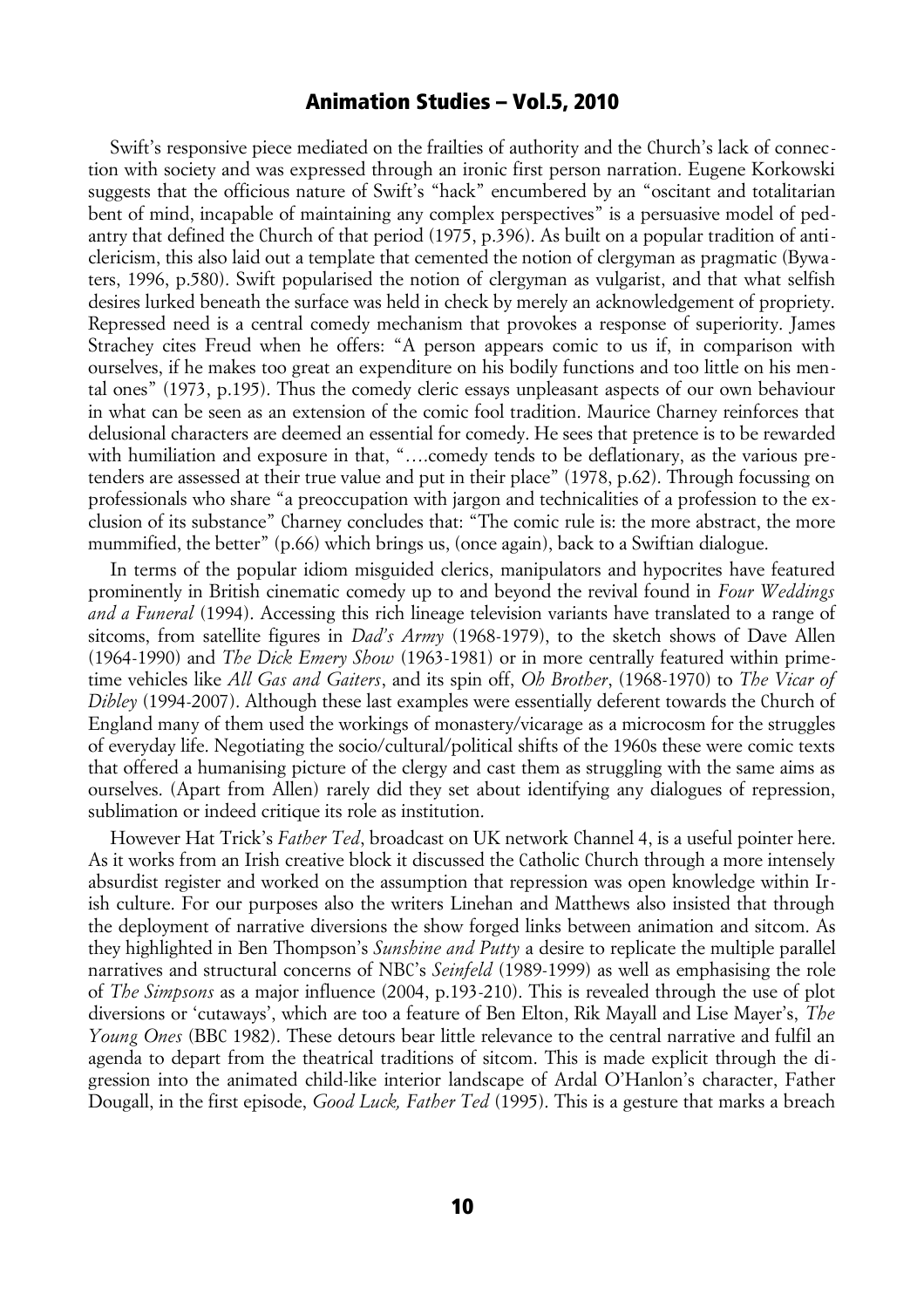from theatrical traditions and presents an alliance to not only the self-reflexive lineage located within American television comedy but also offers a willingness to cross the boundaries of an onscreen reality habitually dispensed with within animated forms.

### **A Nostalgic Social Space**

It is imperative to consider all of these antecedents before focussing on *Popetown* itself. The titular city is an imaginary place set within the dreamscape of an anonymous schoolboy (played in 'live action' sequences by Rhys Thomas) who, bored by his lesson in an (evidently) Catholic School, is shown in the beginning of each show doodling on his desk. A formal Swiftian quotation is already evident here through the sense of "cognitive dissonance" that Stott notes is a significant formal consideration within *A Modest Proposal* (2005, p.113). That piece is detailed through the mechanism of a third person narrative which compounds an ironic distance and, as a carefully placed conceit, offers Swift's narrator up as the object of derision. This device allows the smuggling of the unacceptable into a seemingly 'sane' register. As blank as he is cast, Swift's narrator does dictate himself as a figure of control but this status is soon discredited by what Charles Kay Smith highlights as a deeper "more powerful covert point of view" (1969, p.144). In keeping with Juvenal's mode of wry detachment a subversion is in operation here in that we the 'civilised' viewer (through our reading of the events within Swift's work and also mirrored within the dealings shown within *Popetown)*, undermine the authority of the storyteller with our own (assumed) self-knowledge and informed by our own (more acceptable) moral framework.

As we travel into the drawings at the start of each episode of *Popetown* we are thrust into a caricatured universe which handily refutes the register of direct index. This useful clause adds a buffer of removal from controversy as well as justifying this subjective, impressionistic, child-like fantasy view of Church. This also goes some way to explaining the colourful aesthetic that dominates the show, the pronounced emphasis on scatology as a comic mode and on the shrill humor-ous register throughout<sup>[3](#page-10-0)</sup>.

The bland designs of the characters themselves are as unremarkable as to be almost interchangeable in articulation and execution as with any children's television animation seen from over the past twenty years. However like many contemporary animations the embrace of highly detailed three dimensional computer graphics to depict concrete walls, interiors, corridors, outside environs et al is contrasted with a traditional 'squash-and-stretch' approach that is reserved for the two dimensional, cel-animated figures. This is, of course, an aesthetic quantified by Maureen Furniss as being one that not only reflects the physics of weight and gravity and their effects on the human form but also one that effectively conveys an inherently humorous dynamic (1998, p77). However this formal demarcation between continuous and malleable reinforces the larger themes and aids this concept of Church as monolith. The adding of a third dimension is vital in highlighting the prominence of the institution and hints towards the immovable nature of hierarchy, and subsequently the historical transience of the characters. It is authority and power that prevail here. This emphasis on location is complemented by the sweeping pan in each of the credits through the 'Popetown' environs. Narrative segments are linked from 'Gods'-eye' perspective of the town dropping to a ground level which marks the show as not concerned with matters of the Spiritual but more of Earthly issues.

<span id="page-10-0"></span><sup>&</sup>lt;sup>3</sup> That the lessons that this boy is escaping from are led by actor Ben Miller, essaying the comic priest construct note for note, reinforces the notion of postmodern quotation. In that he is over-eager to please, somewhat naive, appears occasionally distracted, self-absorbed and lacks connection, all whilst displaying an awkward relationship to popular culture. This is revealed when thanking children in episode four for his "bling" (Dubernet, 2005) and in episode three urging children in the middle of an unexplained 'chair avalanche' that a sing-song from the controversial band, 'Slipknot', is appropriate (Bachman, 2005).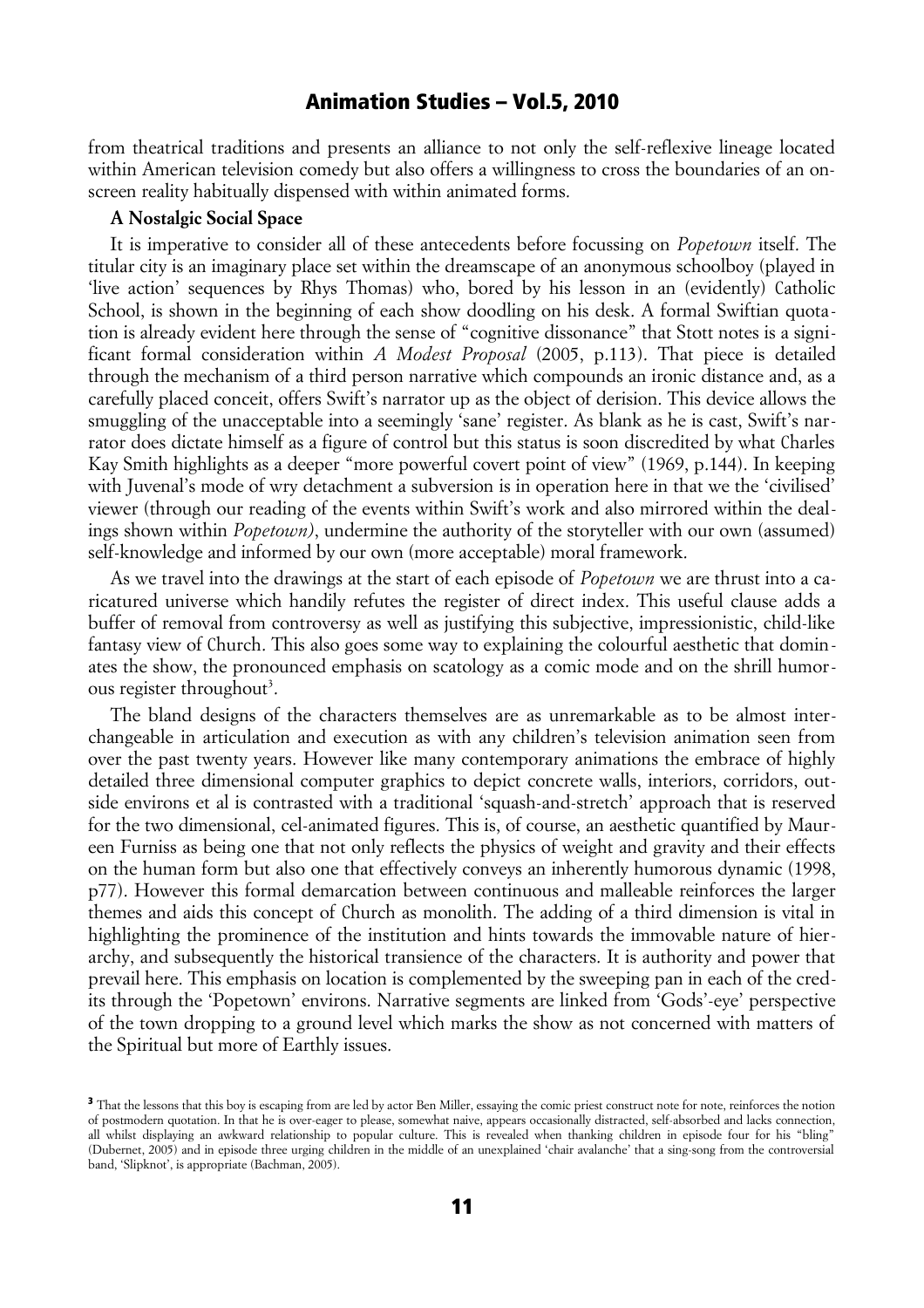Notably what dilutes the show's satiric edge are the ways that social space is fore-grounded. This is demarked through two distinct categories. The first of these is based around ideas of 'expediency'. This is embodied by the tellingly-numbered, rather than named, Cardinals, (Matt Lucas, Kevin Eldon and Simon Greenhall respectively), who organise 'Popetown' and can be seen as a swipe at the type of middle-management structures that in reality provide the *true* power bloc. They see the Church as an engine to feed their own personal gain. In the first episode, 'The Double', the tone is set for the entire series in that they are actively seeking to be involved within the profits to be made from "chemical dumping", to initiate an arms deal with a South American dictator and to manipulate disabled children to serve their aims in image management (Dubernet, Fuhrer and Lucas, 2005). As each *Popetown* instalment presents an almost interchangeable set-up where they are shown attempting to access the 'world's wealthiest' list over names like: 'The Sultan of Brunei', 'Michael Jackson', 'Richard Branson' and the 'Queen Elizabeth 2' among others.

Indeed Cardinal One's statement in the fourth episode 'Trapped': "…we haven't got time for ethics" (Bachman, 2004) could be a mantra for the entire series. This reveals to what extent they are happy to exploit the moral trap door open to them via confessional and also through the institutional and faith-informed protection mechanism of "inclusion" that Graham Spencer defines as being a founding concept within Catholicism (2009, p.59). Forgiveness is an expectation as much as a safety apparatus. This pragmatism also can be seen as a fundamental comic incongruity that informs the show in the conflict of a system that favours dialogues built around imagination and mysticism rather than the unethical 'wordly' dealings that are relentlessly detailed here (2009, p.71).

The second category of social space apparent in the show is that of 'unity'. Linehan and Matthew's *Father Ted* posited that Church is simply a brotherhood of misfits with individual preoccupations connected only by a dog collar. The main thing is that there, (as here), the clergy tended to talk about everything *but* faith. *Popetown* itself is a continuation of this and of the broader sitcom tradition of hierarchy as family, as suppressant and as support mechanism. Indeed the show' s ties to Linehan and Matthews are striking as social, career and familial "stasis" profoundly informs their show (Linehan cited by Ben Thompson, 2004, p.196). In its own way this acknowledges another side to this dialogue about 'belonging', that Spencer notes: "…in contrast to the Protestant tendency towards fragmentation, individualisation and separation, Catholicism places theological emphasis on unity as a basis for social action and obligation". Here being a part of something larger than any individual references the all-encompassing divine role of community  $(2009, p.55)$ .

Father Nicholas' (Bob Mortimer) assistant, Sister Marie is noteworthy here. She is voiced by Morwenna Banks through a messy hybrid of Northern and Southern Irish accents and is depicted formally across each episode as a series of floating circles substituting a feminine shape and is engaged in constant energetic movement. She is not only entirely defined by her position but she appears as somehow inconceivable existing away from *Popetown* in any meaningful fashion. In being emblematic of not only a restrictive patriarchal system, she is also a manifestation of the weight of her role, essaying the sense of "communal responsibility" as detailed Spencer's conceptualisations (2009, p55).

Deepening our understanding of this category of 'unity' are also considerations of 'retreat'. The dysfunctional Papal figure placed in Nicholas' charge is one of several diverging animated depictions that have surfaced recently from the Vatican-sanctioned bio-pic by Jose Luis Lopez-Guardia, *John Paul II: The Friend of All Humanity* (2006), to the corrupted papal figure who indexes the global network of apathy and negligence featured in Hungarian director Áron Gauder's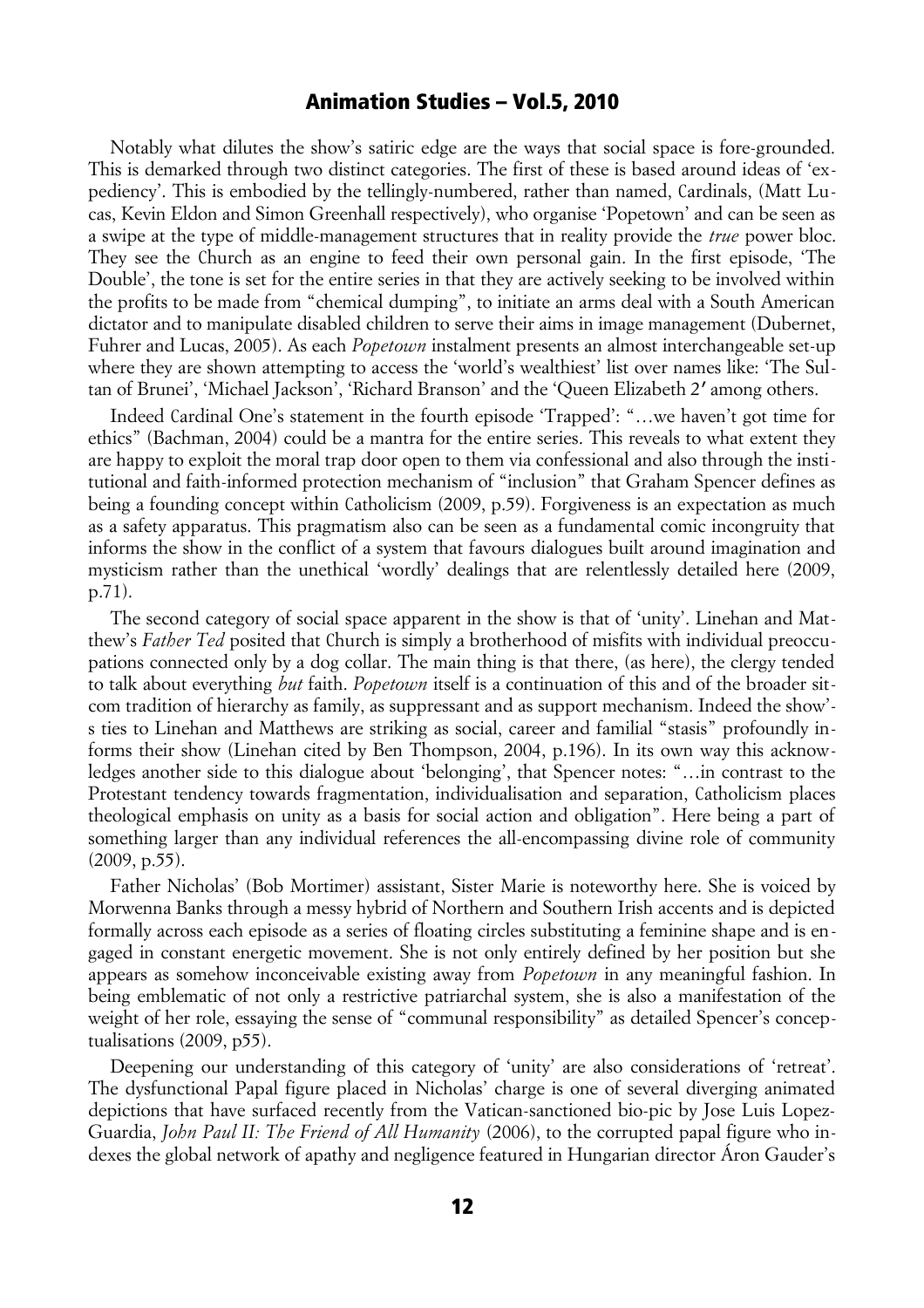*Nyócker!* (*The District*!) (2004) and Tony Moore and Robert Kirkman's web-based, *Battle Pope* (2008), for Spike TV which is derived from their own 2000 comic strip featuring a womanising, violent, hard-drinking superhero 'Pope'. *This* Pope (Ruby Wax) too is a central figure yet curiously also a marginal one within 'Popetown''s organisation. Devoid of accountability, this is a regressive, amoral, uncontrollable, malevolent, outwardly violent, childlike male maintained in an emotionally and intellectually retarded, fractious state by the Church itself. This is detailed in episode one, 'The Double' (2005) through the manipulations of the PR-savvy Cardinals who seek to maintain a constant, deliberate distance between The Pope and any visitors to 'Popetown'. He is protected as a figurehead who is revealed to the world primarily through inference. He is given no charge other than to merely *exist*. With his adult role diminished his removal from survival or responsibility imperatives he is yet another cartoon creation that functions as an expression of its own unchecked internal desires free of moral/social propriety.

If, as Korkowski suggests, that the very use of the term 'tub' in Swift's *A Tale of Tub* infers containment, then parallels can be drawn in the manner by which the characters are forced to interact within *Popetown*. Swift's satire on Christian fallibility and intransigence continues with a conception of the "shell of the pulpit" providing sanctuary and protection (1975, p.395). Thus, along with the sexual deviant, Father Bosche, the characters here conduct their affairs unchallenged by a system that continues to support them and maintain them. On one level there is a surface, broad critique at work here about the protective space that Catholicism offers, on the other this is still couched in the blandest of terms to serve the projection across televisual markets that arguably could be applied to any major institution. Any engagement with a specific political debate, event or position is through inference than actualisation.

The characters are so removed from secular society that this notion of social space as retreat inevitably suggests here a nostalgic dimension at work. Critics such as Pam Cook have sought to retrieve nostalgia from common perceptions about its regressive, non-progressive nature and highlighting it as a more positive reminder of our emotional, active, subjective connections to history (2005). However this example presents correlations more in line with Frederic Jameson's ideas around the term and this is where the heart of the issue resides. For Jameson Nostalgia works as a 'cure' for modernist metanarratives that he sees as now missing or undermined within our fractured contemporary culture. In replaying aspects of lost modernism this gesture of "nostalgic pathos" acts as a balm to alleviate disconnection and disassociation (1991, p.156). The show is comprised of an amalgam of distant, cross-cultural 'memories' of Catholicism that also brings us back around to Hoover's thoughts on contemporary religion as a component in our fragmented, subjective, revisable post-modern selves set within a landscape no longer dominated by block socio/political concerns. To restore cohesion those unwilling to embrace such a universe of self-determination would no doubt find solace within this repressive system. The certainty of structure that 'Popetown' offers to its inhabitants, (and in turn to its audiences), is a nostalgic ideal defined by 'totality' and 'linearity' that is at once reactionary as it is seemingly irreverent.

### **Final Thoughts for the Day**

It may then not be entirely surprising that retreat defines *Popetown*. It's failings as satire have been repeated throughout much UK TV animation from *Monkey Dust* to *2D-TV* in that too often the specifically 'political' is sacrificed more for the 'personal' and the 'social'. And there also appears to be a missed opportunity in the show's exploitation of the visceral potential of what has been a perpetually misunderstood medium within mainstream settings through it refutation of critique in service to compromise. The balance is tipped more in favour of revelling in The Child/Pope's psychotic behaviour and in mapping out boundaries of social acceptability rather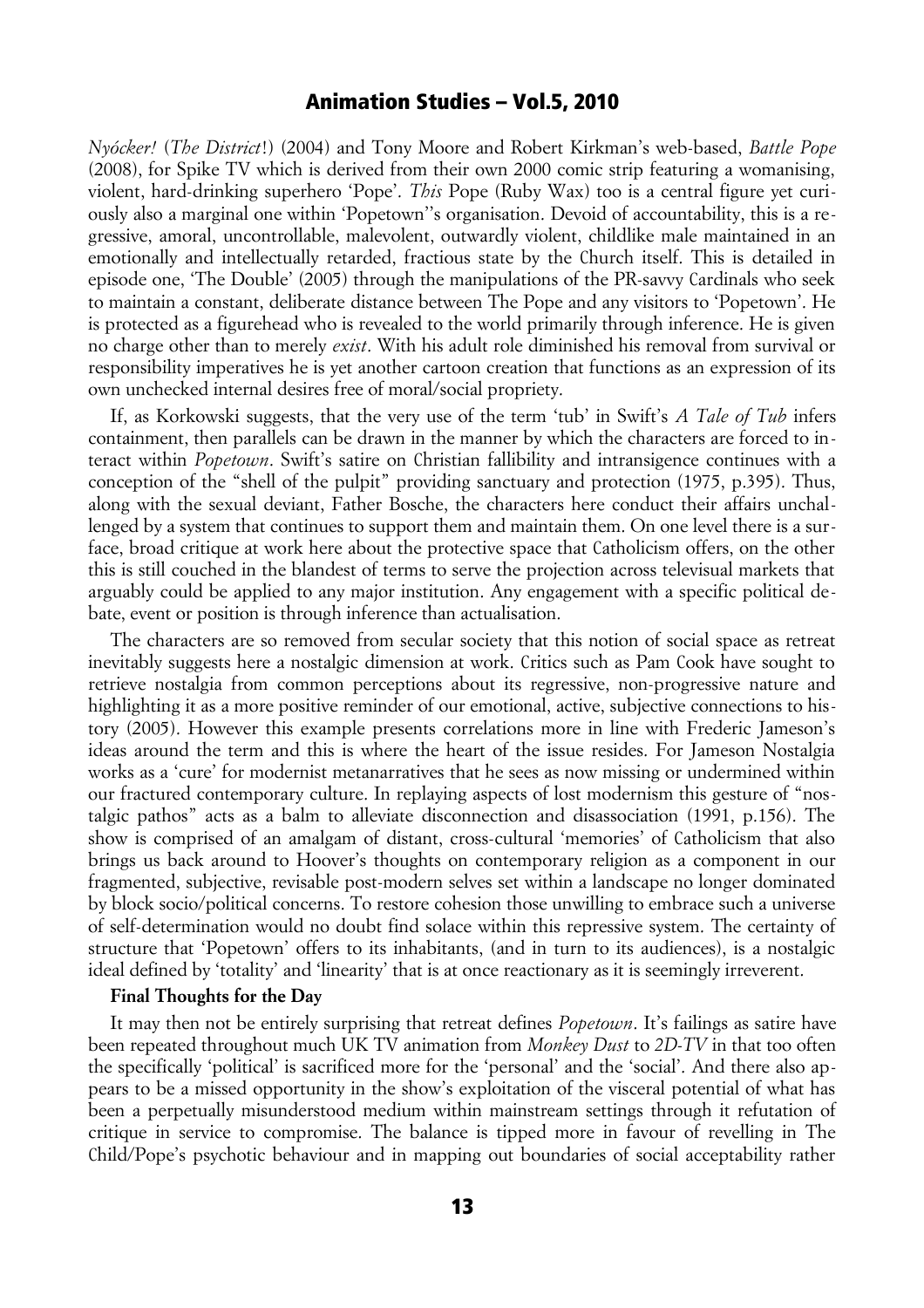than highlighting specific moral or institutional concerns. Whilst the formal alliance with allegorical Mennipean modes and the continuation of a Juvenalian conservative outrage hints towards both American and British satirical traditions palpably it seems that contemporary UK animation too often ignores a Swiftian precision and intent to assume a de-centred, blankly oppositional stance that rarely rises above the childish. *Popetown* lays claims to satire through irreverence and ambiguity. It circumnavigates solutions and avoids the larger questions that are raised around the Church and indeed institutions in general. It merely reiterates that organised religion is selfserving, patriarchal, fiscally-orientated and repressive. In today's current climate this as empty a statement as any unsubstantiated consensual scepticism based around the veracity of news reportage or the untrustworthiness of politicians, hardly in themselves satirical discourses and perhaps here a gesture that reveals the degradation engendered around contemporary readings of the term 'satire'.

Van Norris has been Senior Lecturer in Film and Media Studies at the School of Creative Art Film and Media, University of Portsmouth, England since 2003. He is currently completing a PhD thesis, *Drawing on the British Tradition: The Mapping of Cultural Attitudes and Identity and the intersection with Comedy Modes employed within British Television Animation*. This paper was presented at *The Persistence of Animation*, the 21st annual SAS conference, held at SCAD Atlanta, 10-12 July, 2009.

#### References

- Berger, P. (1997), *Redeeming Laughter -The Comic Dimensions of Human Experience*, Walter DeGruyter, Berlin/New York
- Booker, M. K. (2006), *Drawn to Television: Prime Time Animation from The Simpsons to Family Guy*, Praeger, Connecticut/London
- Burrows, E. (1986). *Live Action A Brief History of British Animation*. In C. Barr, (Ed), *All Our Yesterdays - 90 Years of British Cinema*, (pp 272-285), BFI, London
- Bywaters, D. (Summer 1996), 'Anticlericism in Swift's Tale of a Tub', Studies in English Literature, 1500-1900 - Restoration and Eighteenth Century, Vol. 36, (3), 579-602
- Carpenter, H. (2000), *A Great Silly Grin The British Satire Boom of the 1960s*, Perseus, New York
- Charney, M. (1978), *Comedy High and Low: An Introduction to the experience of Comedy*, Oxford University Press, New York/Oxford
- Cook, P. (2005). *Screening the Past Memory and Nostalgia in Cinema*, Routledge, London/New York
- Davis, J. (Saturday 4th, April 2009), *Smalltown Heroes*, Retrieved from Guardian Unlimited website, April 15th, 2009, http://www.guardian.co.uk/culture/2009/apr/02/sout-park-mattstone
- Davis, M. (1993), *What's So Funny? The Comic Conception of Culture and Society*, University of Chicago Press, Chicago
- Frank, D. (August 13th, 2005), *Dropped Vatican cartoon dropped privately*, The Times Features, p.69
- Freud, S. (Strachey, J. & Richards, A.) (Eds.) (1973), I*ntroductory Lectures To Psychoanalysis*-Pelican Freud Library - Volume One, Penguin, London/New York
- Furniss, M. (1998). *Art in Motion*, John Libbey, London